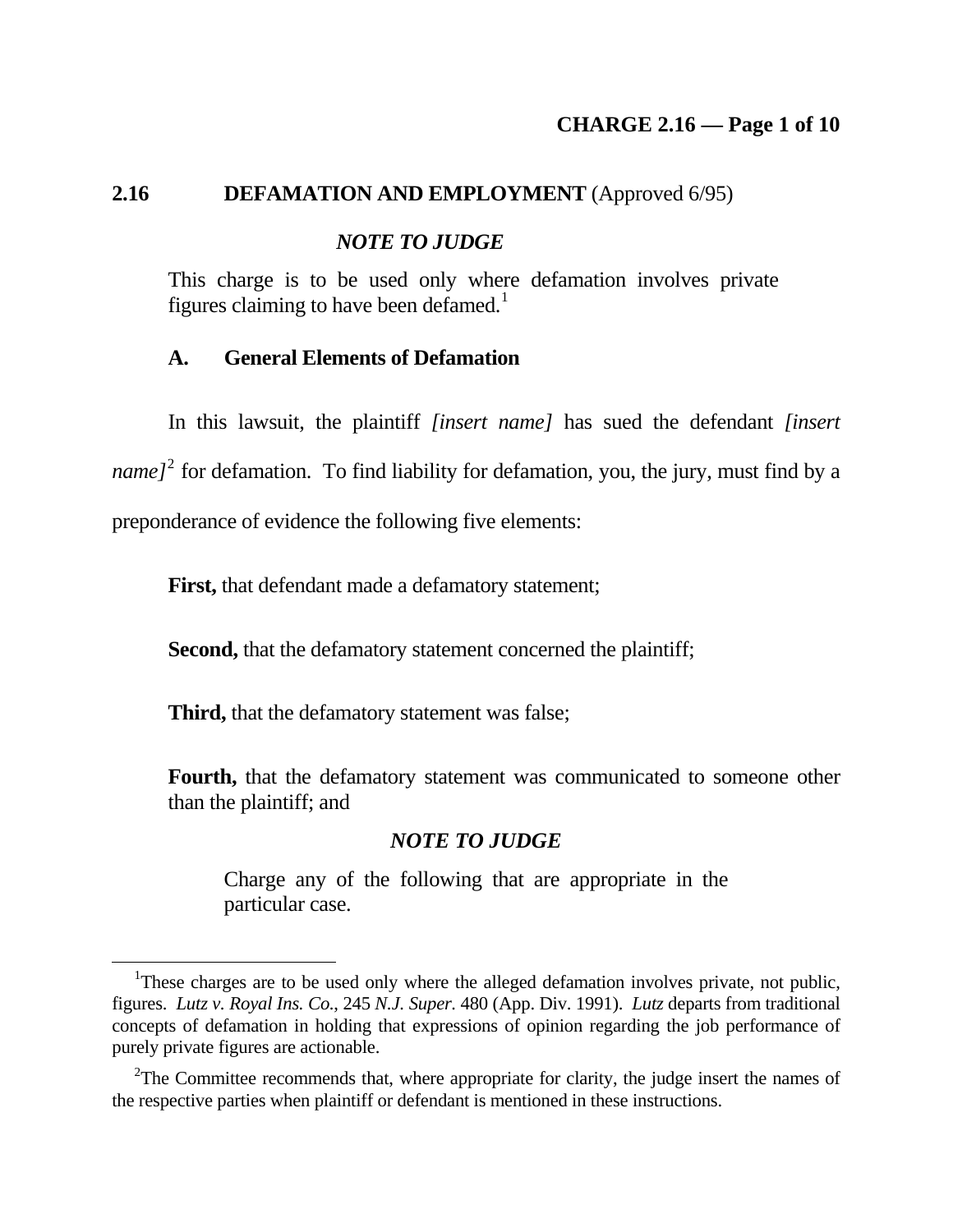# **CHARGE 2.16 — Page 2 of 10**

**Fifth,** that the defendant made the defamatory statement (1) with actual knowledge that the statement was false, or (2) with reckless disregard of the statement's truth or fals[it](#page-1-1)y, or  $(3)$  $(3)$  $(3)$  with negligence<sup>3</sup> in failing to determine the falsity of the statement.<sup>[4](#page-1-1)</sup>

# **B. Specific Elements of Defamation**

I shall now instruct you on each of these five elements of a defamation action.

1. The first element that the plaintiff must prove is that the statement was

defamatory.

1

A defamatory statement is a statement of fact (or opinion)<sup>[5](#page-1-2)</sup> that *[CHOOSE THE APPROPRIATE ALTERNATIVE OR ALTERNATIVES THAT APPLY IN THE PARTICULAR CASE:]* 

- injures the reputation of the plaintiff, or exposes him/her to hatred, contempt or ridicule;
- causes the plaintiff to lose the goodwill/confidence of others;

<span id="page-1-0"></span><sup>&</sup>lt;sup>3</sup>Where this portion of the instruction is appropriate, the trial judge should incorporate a brief definition of negligence either here or in the text accompanying note 12, *infra.*

<span id="page-1-1"></span><sup>4</sup> *See Bainhauer v. Manoukian*, 215 *N.J. Super.* 9, 31-34, 42 n.13 (App. Div. 1987); *Restatement (Second) of Torts*, Section 580B (1977).

<span id="page-1-2"></span><sup>&</sup>lt;sup>5</sup>The parenthetical should be inserted where expressions of opinion are at issue in addition to, or instead of, statements of fact (*see* note 1, *supra*).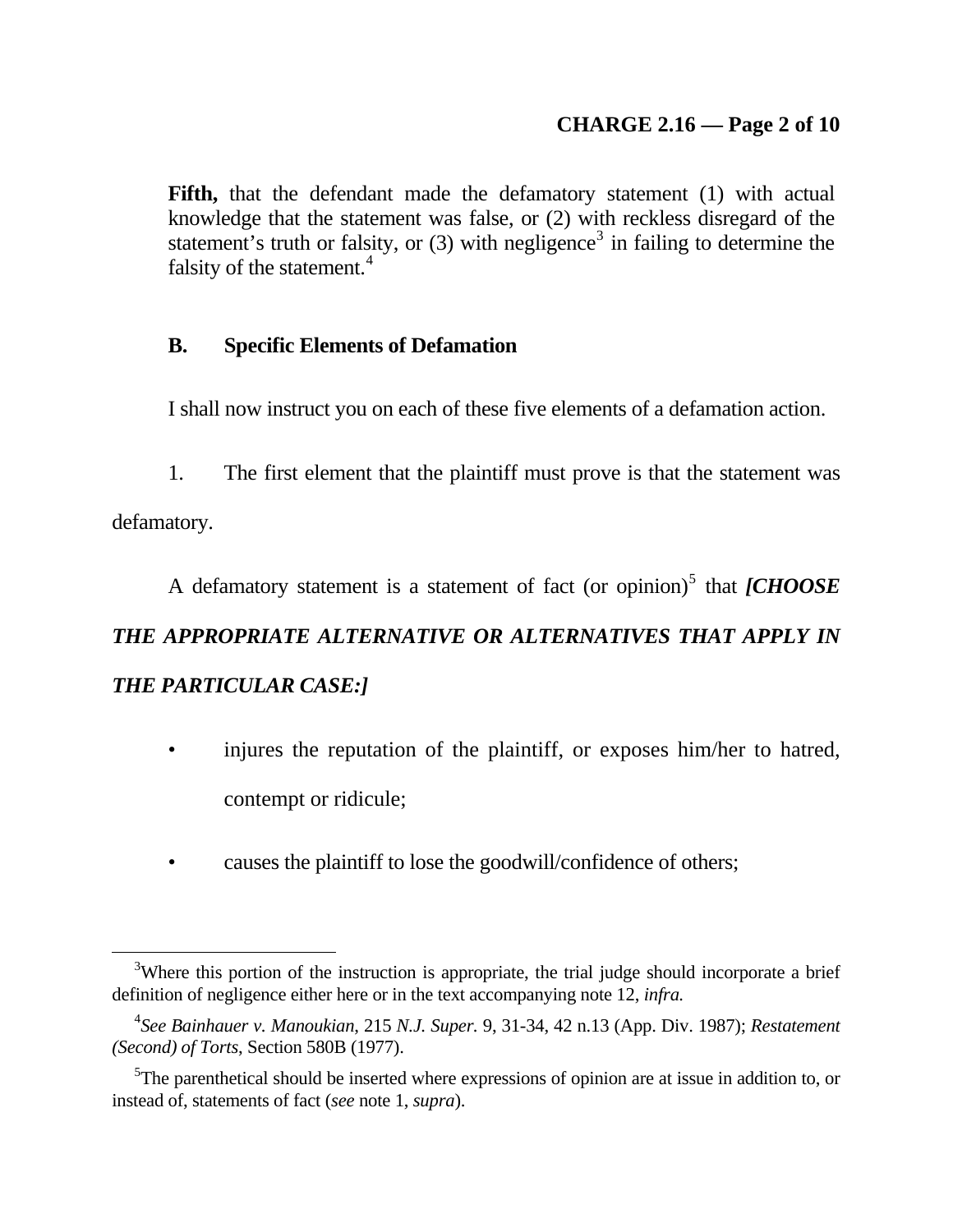• tends to injure the plaintiff in his/her trade or business. $<sup>6</sup>$  $<sup>6</sup>$  $<sup>6</sup>$ </sup>

In this case, the plaintiff claims that the following statement was defamatory:

## *[Identify the defamatory statement of fact or opinion.]*

## *NOTE TO JUDGE*

The trial court must make a preliminary determination as to whether the statement is defamatory on its face. Only when the court finds that a statement is capable of both a defamatory and non-defamatory interpretation is the issue to be submitted to the jury. *Romaine v. Kallinger*, 109 *N.J.* 282, 290-91 (1988).

 You must determine if a reasonable person would understand the statement to be defamatory. In making this determination, consider the common and ordinary meaning of the words in the context of the entire statement. It does not matter what the plaintiff understood the words to mean. The test is, in light of all the evidence, what a reasonable person would understand the words to mean.<sup>[7](#page-2-1)</sup>

2. The second element that the plaintiff must prove is that someone other than the plaintiff and defendant heard/read the defamatory statement and reasonably

<span id="page-2-0"></span><sup>6</sup> *Lutz v. Royal Ins. Co.*, *supra,* at 492-493 (App. Div. 1991); *Restatement (Second) of Torts*, Section 559 (1977).

<span id="page-2-1"></span><sup>&</sup>lt;sup>7</sup> See Restatement (Second) of Torts, Section 563 (1977).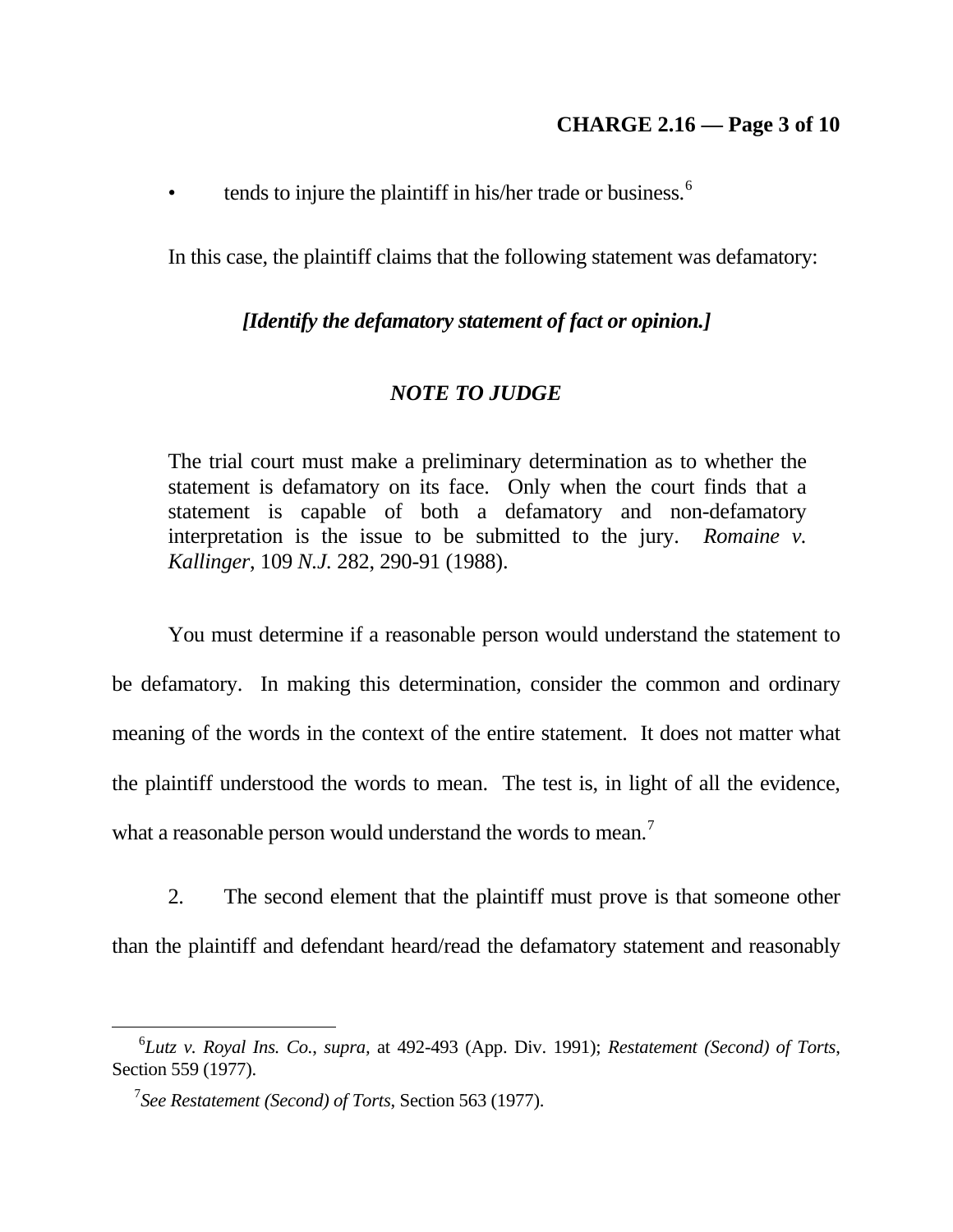### **CHARGE 2.16 — Page 4 of 10**

understood that it referred to the plaintiff. $\delta$  It does not matter whether the defendant intended the statement to refer to the plaintiff. The issue for you to decide is whether those persons hearing/reading the statement reasonably understood the statement to refer to the plaintiff.

3. The third element that the plaintiff must prove is that the defamatory statement was false.<sup>[9](#page-3-1)</sup>

 In determining whether the defamatory statement was true or false, you do not need to find that the statement was true or false in every detail. It is enough if the statement is substantially false, as long as the falsity goes to the defamatory "gist" or "sting" of the statement. $^{10}$  $^{10}$  $^{10}$ 

 On the other hand, if the statement made by the defendant was completely true, you must find for the defendant. However, if the statement was substantially true, you can only find for the defendant if the truth goes to the defamatory "gist" or "sting" of the statement.

<span id="page-3-0"></span><sup>8</sup> *See Gnapinsky v. Goldyn*, 23 *N.J.* 243 (1957); *Dijkstra v. Westerink*, 168 *N.J. Super.* 128 (App. Div. 1978), *certif. denied*, 81 *N.J.* 329 (1979).

<span id="page-3-2"></span><span id="page-3-1"></span><sup>&</sup>lt;sup>9</sup> See Philadelphia Newspapers, Inc. v. Hepps, 475 U.S. 767, 106 S.Ct. 1558 (1986); Sisler v. *Gannet, Inc.*, 104 *N.J.* 256 (1986).

<sup>10</sup>*Lawrence v. Bauer Pub. & Print., Ltd.*, 89 *N.J.* 451, 460-461 (1982).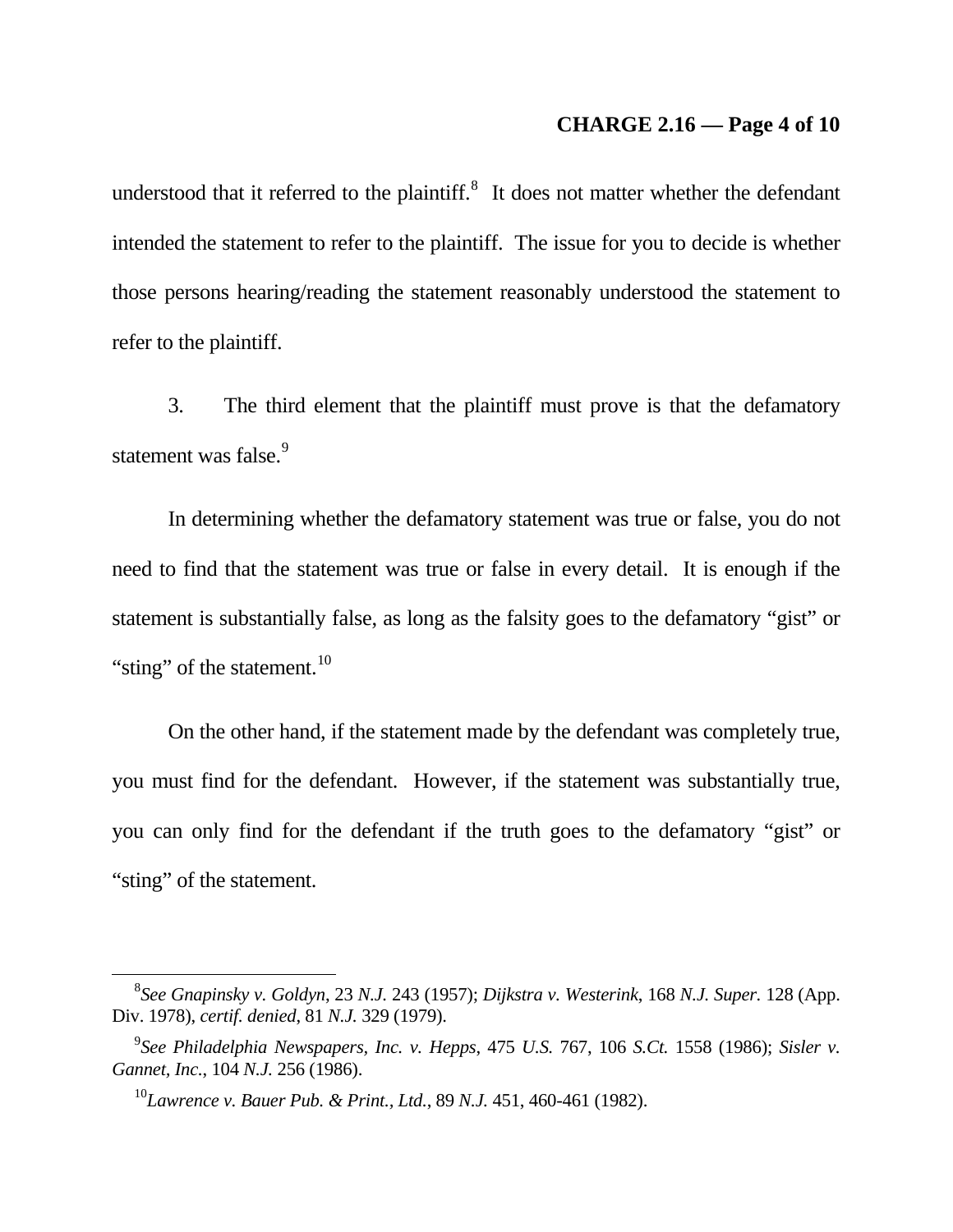## **CHARGE 2.16 — Page 5 of 10**

4. The fourth element that the plaintiff must prove is that the defamatory statement was communicated, either orally or in writing, to someone other than the plaintiff.<sup>[11](#page-4-0)</sup> It is not necessary that the defamatory statement was communicated to a large or even a substantial group of persons. It is enough that the statement was communicated to someone other than the plaintiff.

5. The fifth and final element that the plaintiff must prove is that it was wrong for defendant to communicate the defamatory statement. Plaintiff can satisfy this element in one of the following ways.

- One way is to prove that the defendant communicated a defamatory statement which he/she actually knew was false.
- Another way is to prove that the defendant communicated a defamatory statement with a high degree of awareness that it was probably false or with serious doubts as to the truth of the statement.
- The final way is for the plaintiff to prove that defendant acted negligently<sup>[12](#page-4-1)</sup> in failing to determine the falsity of the statement before he/she communicated it.[13](#page-4-2)

<u>.</u>

<span id="page-4-0"></span><sup>11</sup>*See Gnapinsky v. Goldyn*, *supra,* at 252-253; *Restatement (Second) of Torts*, Section 577 (1977).

<sup>12</sup>*See* note 3, *supra.*

<span id="page-4-2"></span><span id="page-4-1"></span><sup>13</sup>*See Bainhauer v. Manoukian*, *supra,* at 32-33; *Restatement (Second) of Torts*, Section 580B (1977).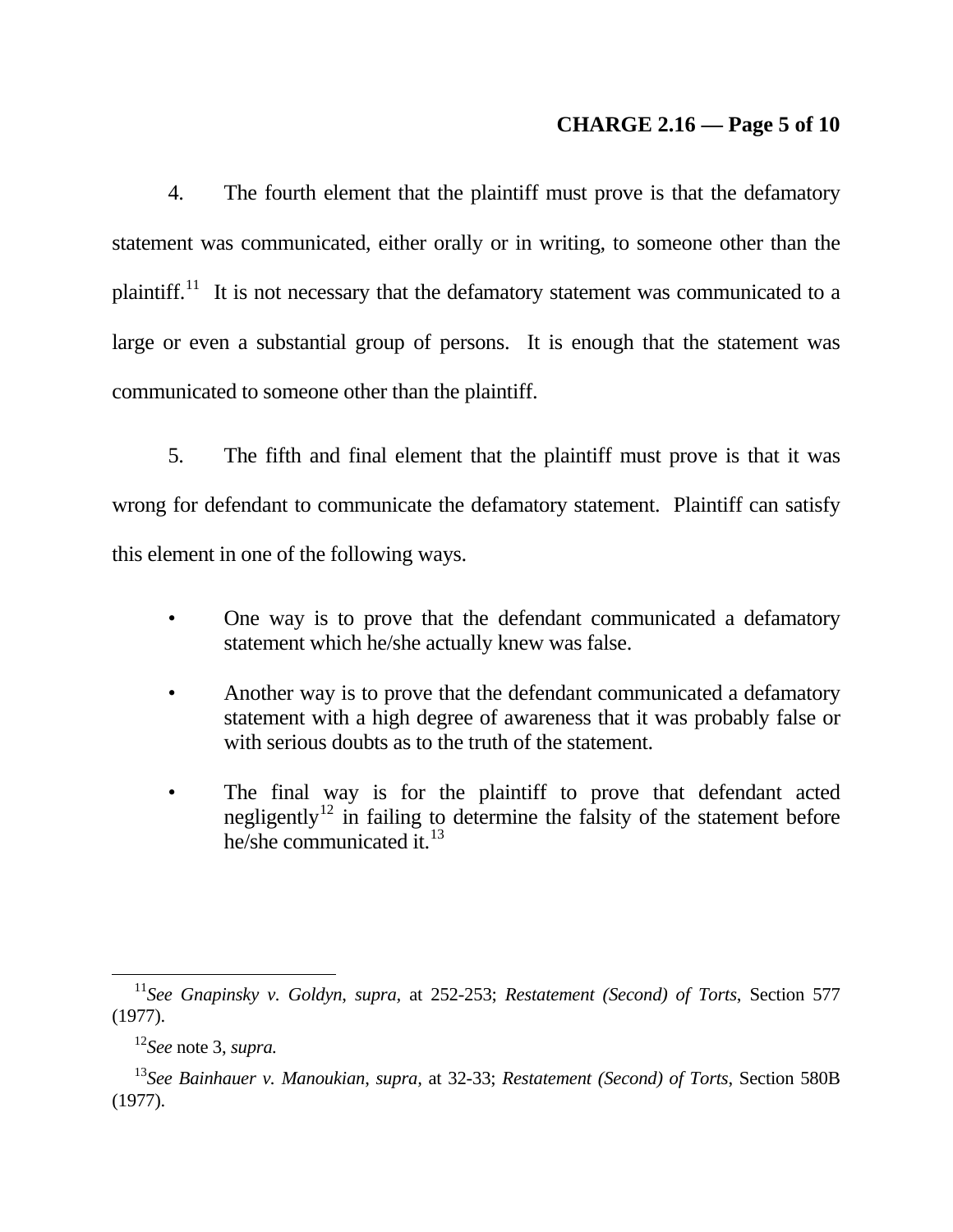# **C. Qualified Privilege**

# *NOTE TO JUDGE*

In certain circumstances, the communication of a defamatory statement which would otherwise be actionable is protected by a qualified privilege. The test of the existence of such a privilege is the circumstantial justification for the publication of the defamatory information. Specifically, the elements of this test include: the appropriateness of the occasion of which the defamatory statement is published, the legitimacy of the interest sought to be protected/promoted by making the state[m](#page-5-0)ent, and the pertinence of the receipt of the information by the recipient. $14$ 

The question of whether a defamatory statement is conditionally privileged is a determination which the Judge rather than the jury must make.<sup>15</sup> If the court determines that the communication of the If the court determines that the communication of the defamatory statement is protected by a qualified privilege, the question of whether there has been an abuse of such privilege entitling the plaintiff to prevail is for the jury.<sup>[16](#page-5-2)</sup> The following instructions are to be given where the court has determined that the statement is protected by a qualified privilege but that there is an issue for the jury as to abuse of the privilege.

If you determine that plaintiff has proven all five elements, then you must

make a further determination in order to find in favor of plaintiff.

You must determine if the defendant has exceeded the limits of his qualified

privilege.

<sup>14</sup>*Bainhauer v. Manoukian*, s*upra,* at 36-37.

<sup>15</sup>*Lutz v. Royal Ins. Co.*, s*upra,.* at 496; *Bainhauer, supra*, at 40.

<span id="page-5-2"></span><span id="page-5-1"></span><span id="page-5-0"></span><sup>16</sup>*Erickson v. Marsh & McLennan Co., Inc.*, 117 *N.J.* 539, 569 (1990); *Lutz v. Royal Ins. Co., supra*, at 499.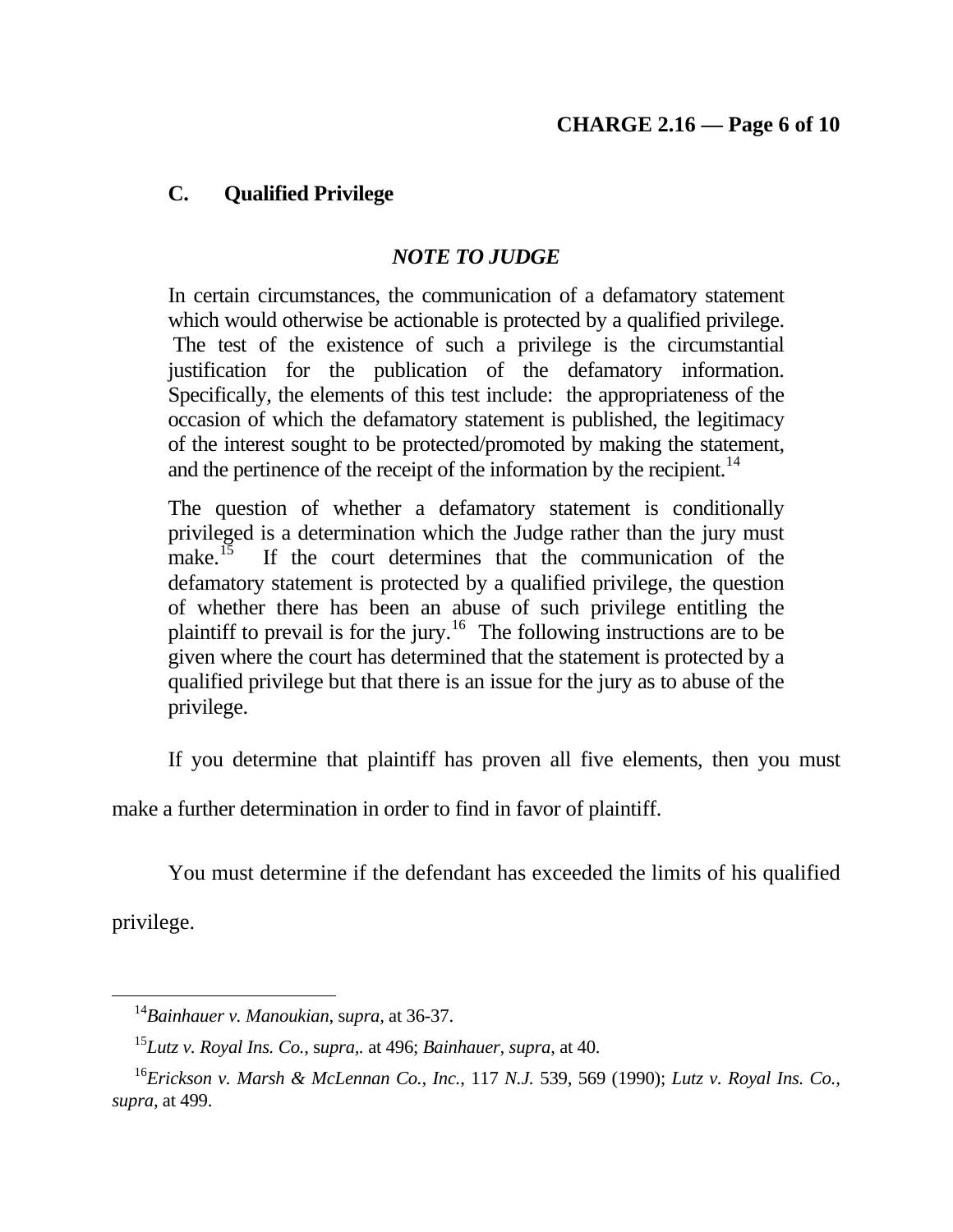# **CHARGE 2.16 — Page 7 of 10**

 A qualified privilege gives a person limited protection to make a statement that is defamatory.

## **[Judge should explain the qualified privilege involved in the case, and provide a brief explanation of the rationale for allowing the privilege.][17](#page-6-0)**

 Because of the existence of this (these) privilege(s), the plaintiff, in order to prevail, must overcome the privilege by proving that the defendant lost or abused the privilege(s).  $18$ 

 You will recall that I charged earlier that plaintiff must prove the first five elements of defamation by a preponderance of evidence. However, the plaintiff bears a different and heavier burden of proof in order to establish that defendant has lost or abused the privilege to communicate the defamatory statement. Plaintiff must show by clear and convincing evidence, not merely by a preponderance of the evidence, that defendant abused the privilege. $19$ 

<span id="page-6-0"></span> $17$ For example, a qualified privilege extends to an employer who responds in good faith to the specific inquiries of a prospective employer regarding a former employee's qualifications for a job. *See Erickson v. Marsh & McLennan*, *supra,* at 562. *See also Restatement (Second) of Torts*, Section 596 (1977).

<sup>&</sup>lt;sup>18</sup>Restatement (Second) of Torts, Section 599 (1977).

<span id="page-6-2"></span><span id="page-6-1"></span><sup>19</sup>*Erickson v. Marsh & McLennan*, *supra,* at 565-566, establishes that in order to defeat the qualified privilege, plaintiff must show abuse by clear and convincing evidence.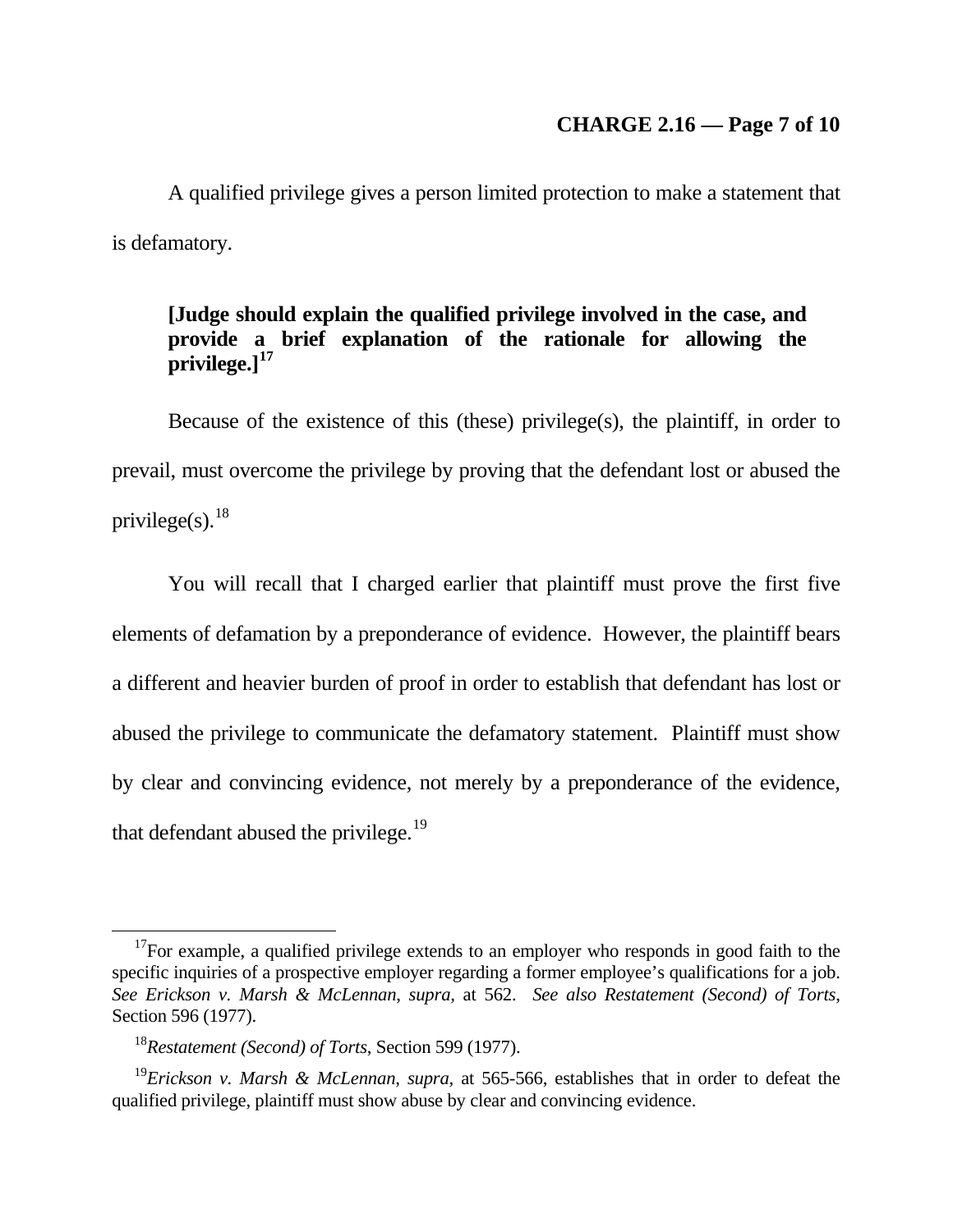# **[Here insert Model Civil Charge 1.19 for definition of clear and convincing evidence.[20](#page-7-0)]**

The privilege may be lost in one of two ways.

- **•** The first way the statement is lost is if the statement made by defendant was primarily motivated by a malicious intent. In other words, the plaintiff must prove by clear and convincing evidence that the defendant knew the statement to be falseor that the defendant acted in reckless disregard of its truth or falsity. $^{21}$  $^{21}$  $^{21}$
- The second way that the privilege is lost is if the plaintiff proves by clear and convincing evidence that defendant did not reasonably believe that people he or she wrote/spoke to had a proper interest in receiving the statement. The privilege is lost where the defamatory statement is communicated to persons who have no legitimate interest in receiving the information. $22$  If you find that defendant did not reasonably believe that the person(s) to whom the defamatory statement was communicated had a proper and legitimate int[er](#page-7-3)est in receiving the information, the defendant has lost this privilege. $^{23}$  $^{23}$  $^{23}$

<u>.</u>

<span id="page-7-0"></span><sup>20</sup>*In re Boardwalk Regency Casino License Application*, 180 *N.J. Super.* 324, 339 (App. Div. 1981), *modified on other grounds,* 90 *N.J.* 361, *appeal dismissed*, 459 *U.S.* 1081 (1982). *Aiello v. Knoll Golf Club*, 64 *N.J. Super.* 156, 162 (App. Div. 1960).

<span id="page-7-2"></span><span id="page-7-1"></span><sup>21</sup>*Lutz v. Royal Ins. Co., supra,* at 501; *Bainhauer, supra,* at 42; *Restatement (Second of Torts)*, Section 600 (1977).

<sup>22</sup>*Sokolay v. Edlin*, 65 *N.J. Super.* 112, 125 (App. Div. 1961).

<span id="page-7-3"></span><sup>23</sup>*Bainhauer, supra,* at 42; *Restatement (Second) of Torts,* Section 604 (1977).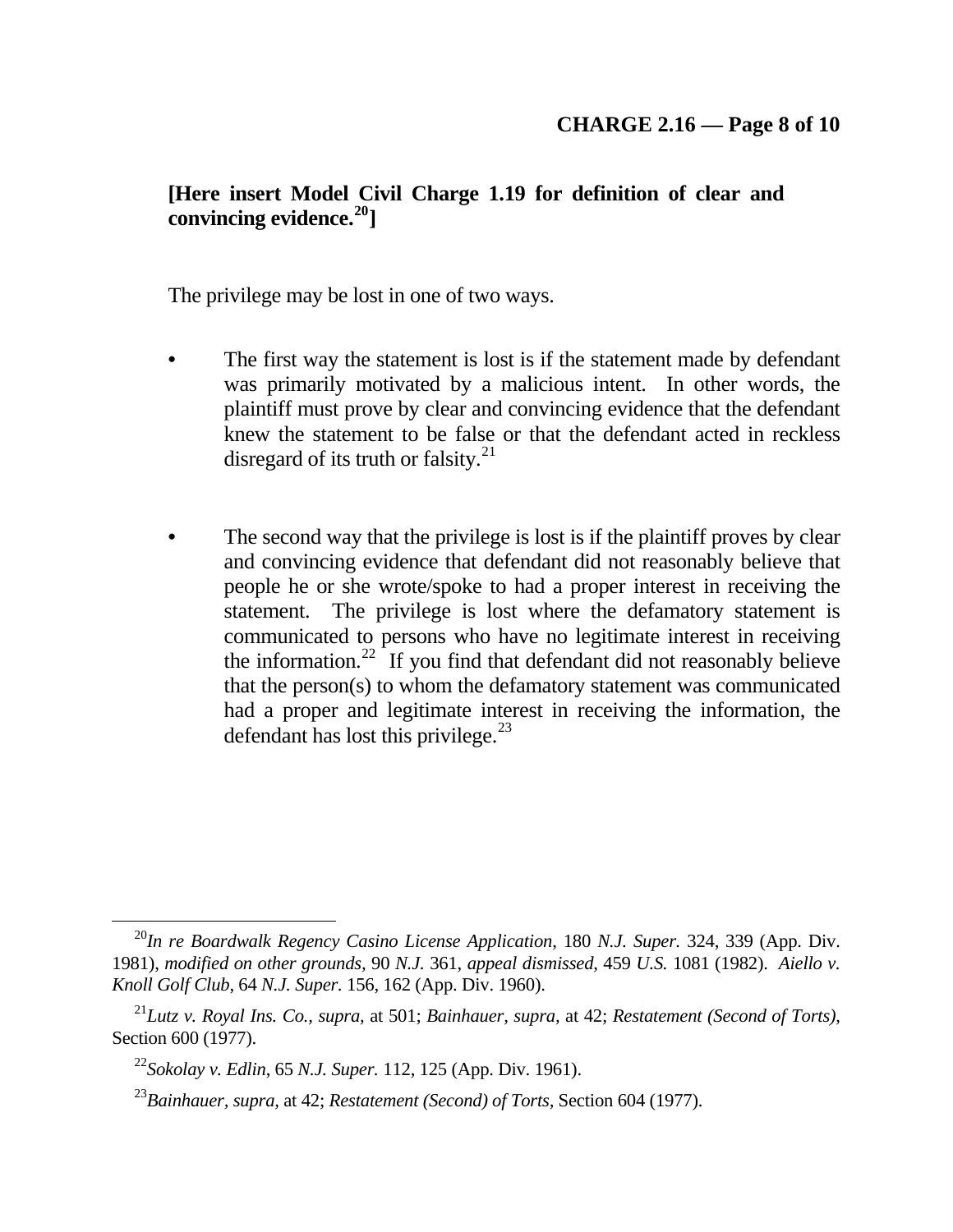# **CHARGE 2.16 — Page 9 of 10**

#### **D. Damages**

<u>.</u>

#### **1. General Instructions**

 Plaintiff seeks to recover both compensatory and punitive damages. Compensatory damages are being sought to recover money for the injury done to plaintiff's reputation caused by the defamatory statement and for recovery of the money value of his/her loss(es). Punitive damages are being sought to punish the defendant for the wrongful act by the imposition of further award of damages to the plaintiff over and above the amount of plaintiff's loss(es). I shall first explain the law on compensatory damages and then explain the law on punitive damages.

 **2. Compensatory Damages (Special Damages)[24](#page-8-0)** *[\[See Charge 8.46, Section 2 for instructions on Compensatory Damages](#page-8-0)  [\(Actual Damages\) in a defamation action.\]](#page-8-0)*

#### **3. Compensatory Damages (General Damages)**

*[See Charge 8.46, Section 3 for instructions on Compensatory Damages (General Damages for Slander Per Se) in a defamation action.]* 

<span id="page-8-0"></span> $24$  In defamation law, compensatory damages are further divided into two classifications, general damages and actual damages. These instructions should only be given when the plaintiff has properly asserted special damages.